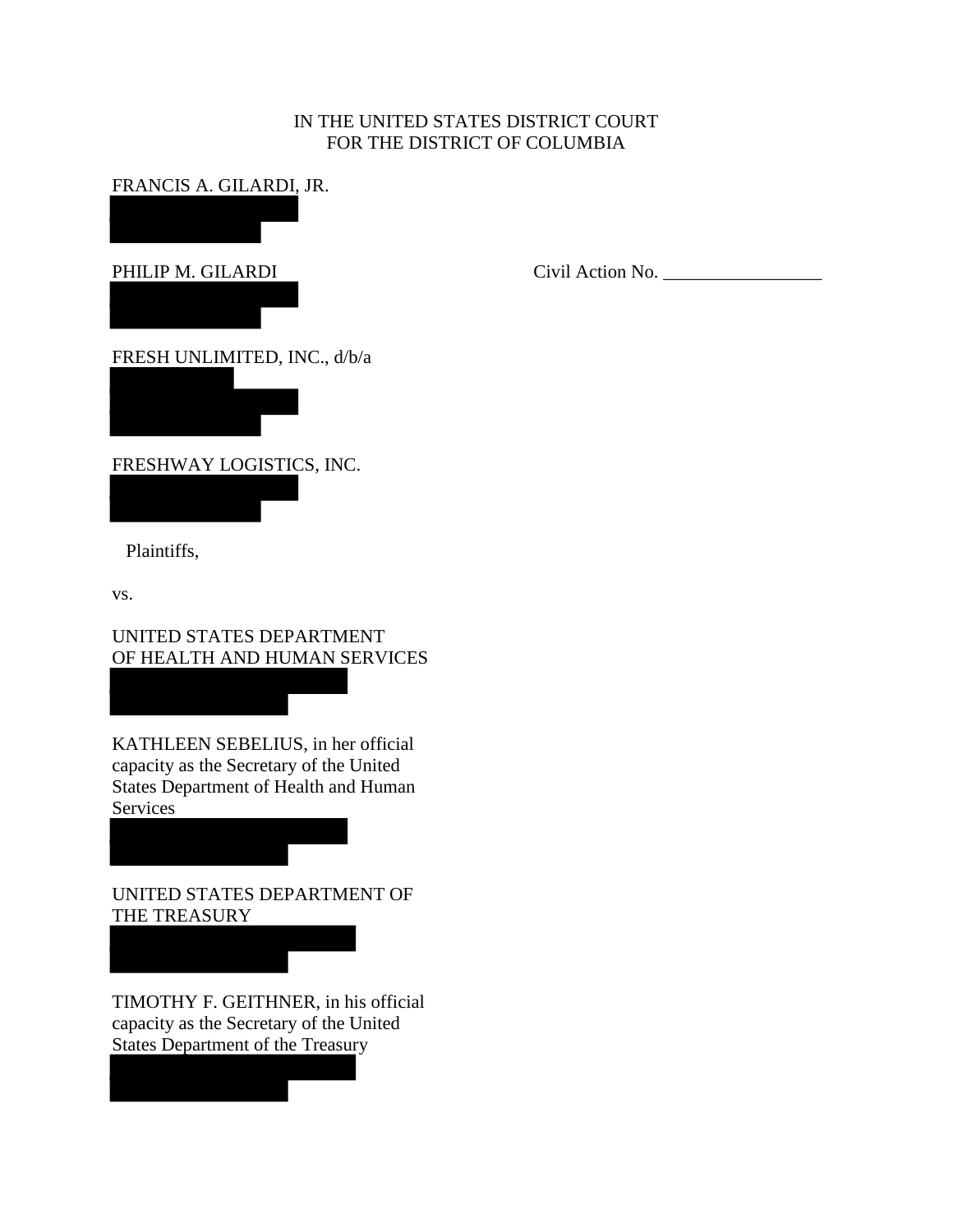UNITED STATES DEPARTMENT OF LABOR

HILDA L. SOLIS, in her official capacity as Secretary of the United States Department of Labor

\_\_\_\_\_\_\_\_\_\_\_\_\_\_\_\_\_\_\_\_\_\_\_\_\_\_\_\_\_\_\_\_\_\_\_\_\_\_\_/

Defendants.

# COMPLAINT FOR DECLARATORY AND INJUNCTIVE RELIEF

Plaintiffs Francis A. Gilardi, Jr., Philip M. Gilardi, Fresh Unlimited, Inc., d/b/a Freshway Foods, and Freshway Logistics, Inc. (hereafter collectively "Plaintiffs"), by and through their attorneys, bring this complaint against Defendants United States Department of Health and Human Services, Kathleen Sebelius, United States Department of the Treasury, Timothy F. Geithner, United States Department of Labor, Hilda L. Solis, and their successors in office (hereafter collectively "Defendants"). In support thereof, Plaintiffs allege the following based on information and belief:

# **INTRODUCTION**

1. Plaintiffs seek judicial review concerning Defendants' violations of Plaintiffs' constitutional and statutory rights in connection with Defendants' promulgation and implementation of certain regulations adopted under the Patient Protection and Affordable Care Act of 2010 (hereafter "Affordable Care Act"), specifically those regulations mandating that non-exempt employers include in employee health benefit plans coverage of certain goods and services, regardless of whether the provision of such coverage violates the employer's religious beliefs and moral values.

2. Plaintiffs ask this court for declaratory and injunctive relief from the operation of a rule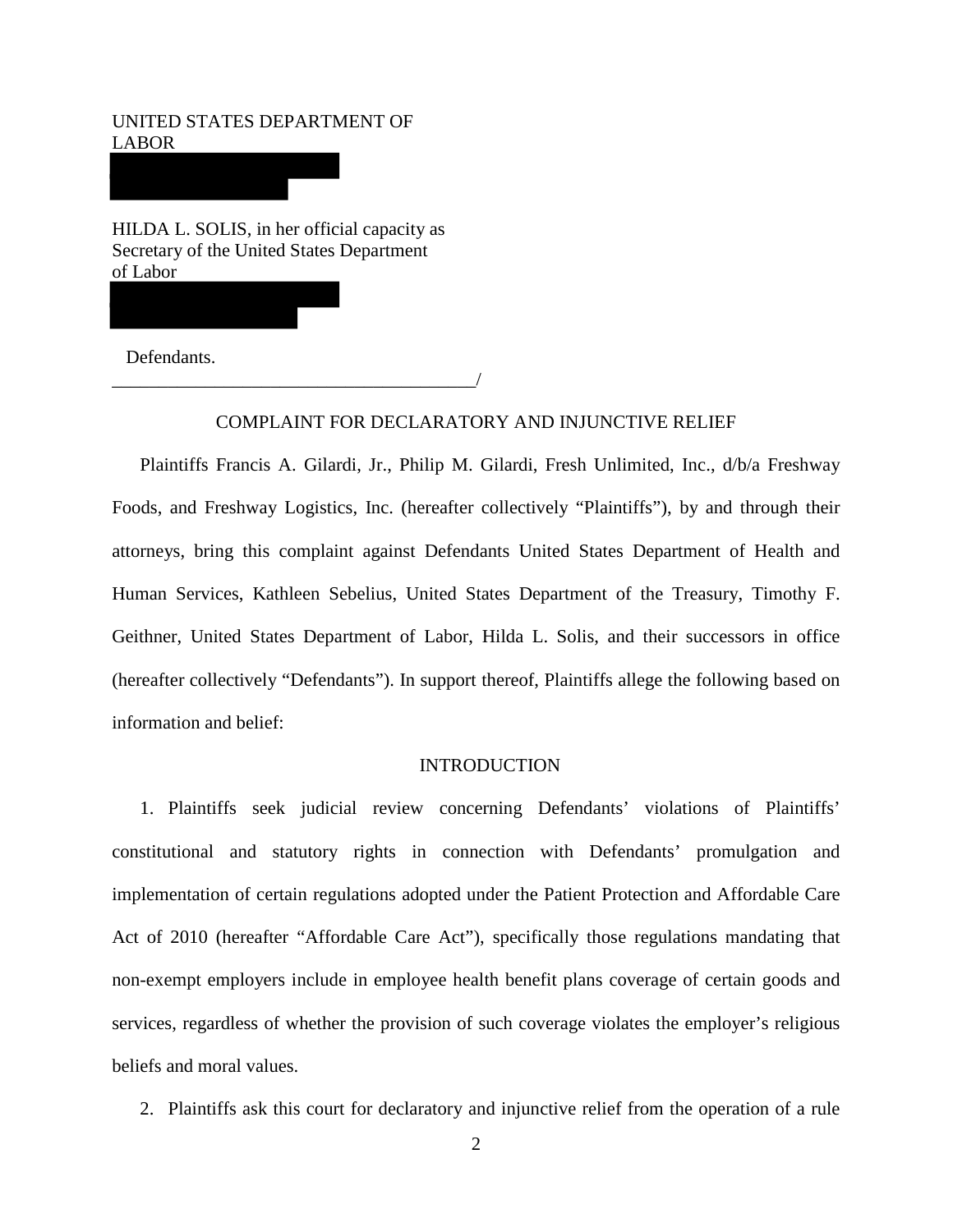promulgated by Defendants in or about February 2012 mandating that employee health benefit plans include coverage, without cost sharing, "all Food and Drug Administration ["FDA"] approved contraceptive methods, sterilization procedures and patient education and counseling for all women with reproductive capacity" in plan years beginning on or after August 1, 2012 (hereafter "the Mandate"). 45 C.F.R.  $\S$  147.130(a)(1)(iv), as confirmed at 77 Fed. Reg. 8725 (Feb. 15, 2012), adopting and quoting Health Resources and Services Administration Guidelines<sup>[1](#page-2-0)</sup>/ found at http://www.hrsa.gov/womensguidelines (last visited Jan. 21, 2013).

3. Plaintiffs Francis A. Gilardi, Jr. and Philip M. Gilardi are adherents of the Catholic faith and hold to the Catholic Church's teachings regarding the immorality of artificial contraceptives, sterilization, and abortion. They are the sole owners of Plaintiffs Fresh Unlimited, Inc., d/b/a Freshway Foods, and Freshway Logistics, Inc. with each holding 50% of the corporate shares. As the two owners with controlling interests in the two corporations, they conduct their businesses in a manner that does not violate their sincerely-religious beliefs or moral values, and they wish to continue to do so.

4. For approximately the last ten years, Plaintiffs' employee health benefit plan specifically has excluded contraceptives, abortion, and sterilization, pursuant to Plaintiffs' religious beliefs and moral values.

5. Plaintiffs Francis A. Gilardi, Jr. and Philip M. Gilardi have concluded that complying with the Mandate would require them to violate their religious beliefs and moral values because the Mandate requires them and/or the corporations they own and control to arrange for, pay for, provide, and facilitate contraception methods, sterilization procedures, and abortion because certain drugs and devices such as the "morning-after pill," "Plan B," and "Ella" come within the

 $\overline{a}$ 

<span id="page-2-0"></span> $1/$  The Health Resources and Services Administration is an agency that is part of Defendant United States Department of Health and Human Services.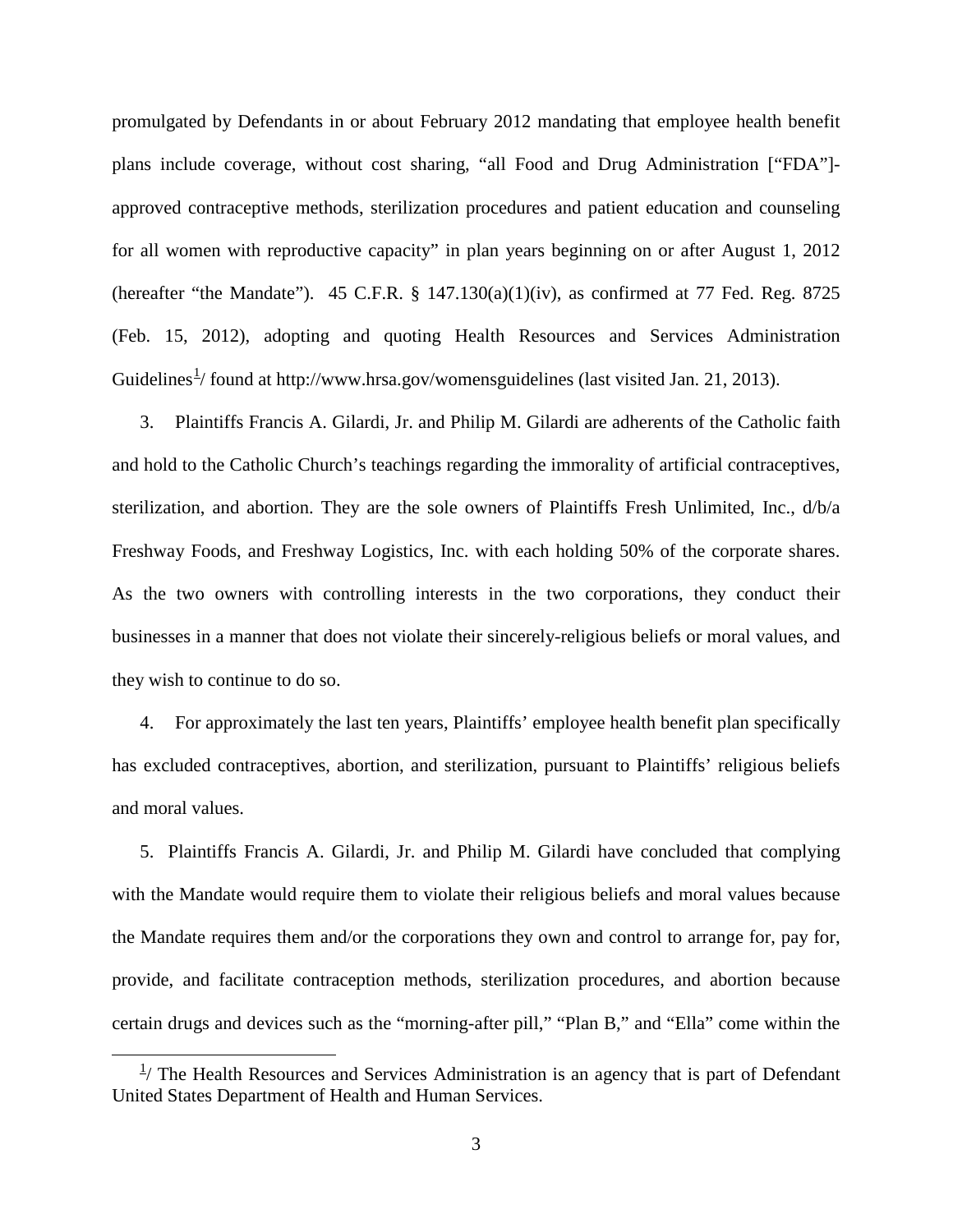Mandate's and the Health Resources and Services Administration's definition of "Food and Drug Administration-approved contraceptive methods" despite their known abortifacient mechanisms of action.

6. Plaintiffs contend that the Mandate pressures them to either (1) comply with the Mandate and violate their religious beliefs and moral values or (2) incur ruinous fines and penalties if they choose to continue to conduct their businesses consistent with their religious beliefs and moral values.

7. Plaintiffs contend that the Mandate violates their rights under the Religious Freedom Restoration Act and the First Amendment to the United States Constitution and that it also violates the Administrative Procedure Act.

## JURISDICTION AND VENUE

8. This court has subject matter jurisdiction over this action pursuant to 28 U.S.C. §§ 1331, 1343(a)(4), and 1346(a)(2) because it is a civil action against agencies and officials of the United States based on claims arising under the Constitution, laws of the United States, and regulations of executive departments and it seeks equitable or other relief under an Act of Congress, and also pursuant to 28 U.S.C. § 1361, as this court may compel officers and agencies of the United States to perform a duty owed Plaintiffs.

9. This court has jurisdiction to render declaratory and injunctive relief pursuant to 5 U.S.C. § 702, 28 U.S.C. §§ 2201-2202, 42 U.S.C. § 2000bb-1, and Federal Rules of Civil Procedure 57 and 65.

10. Venue is appropriate in this district pursuant to 28 U.S.C. § 1391(e) because Defendants reside in this district and a substantial part of the acts giving rise to Plaintiffs' claims occurred in this district.

11. This court has the authority to award Plaintiffs their costs and attorneys' fees pursuant to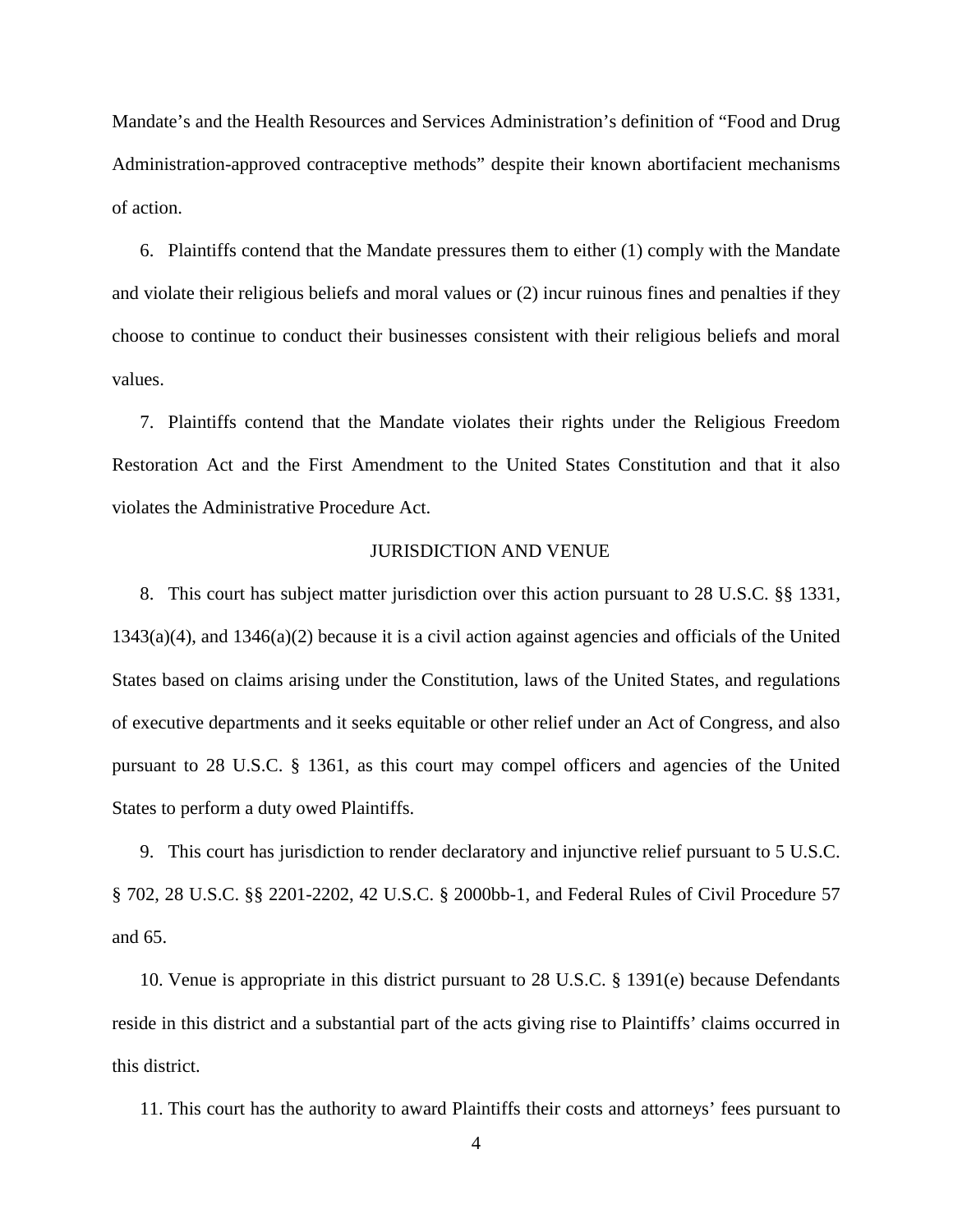### PLAINTIFFS

12. The Plaintiffs to this action are Francis A. Gilardi, Jr., Philip M. Gilardi, Fresh Unlimited, Inc., d/b/a Freshway Foods, and Freshway Logistics, Inc. Hereafter in this complaint, Plaintiffs Francis A. Gilardi, Jr. and Philip M. Gilardi will be referred to as "Francis Gilardi," "Philip Gilardi," or "Francis and Philip Gilardi"; Plaintiff Fresh Unlimited, Inc., d/b/a Freshway Foods will be referred to as "Freshway Foods"; and Plaintiff Freshway Logistics, Inc. will be referred to as "Freshway Logistics."

13. Francis and Philip Gilardi are individuals and citizens of the State of Ohio and the United States of America.

14. Francis and Philip Gilardi each hold a 50% ownership stake in Freshway Foods and Freshway Logistics, and, therefore, together they own the full and controlling interest in both companies.

15. Francis Gilardi is the Chief Executive Officer and Treasurer of Freshway Foods and Freshway Logistics and Philip Gilardi is the President and Secretary. They are the only Directors of the two corporations, and together they set the policies governing the conduct of all phases of the two corporations.

16. Freshway Foods is a closely-held and family owned fresh produce processor and packer serving twenty-three states for over twenty-four years. It has approximately 340 full-time employees.

17. Freshway Logistics is a closely-held and family owned for-hire carrier of mainly refrigerated products serving twenty-three states since 2003. It has approximately fifty-five fulltime employees.

18. Freshway Foods and Freshway Logistics are both located at 601 North Stolle Avenue,

5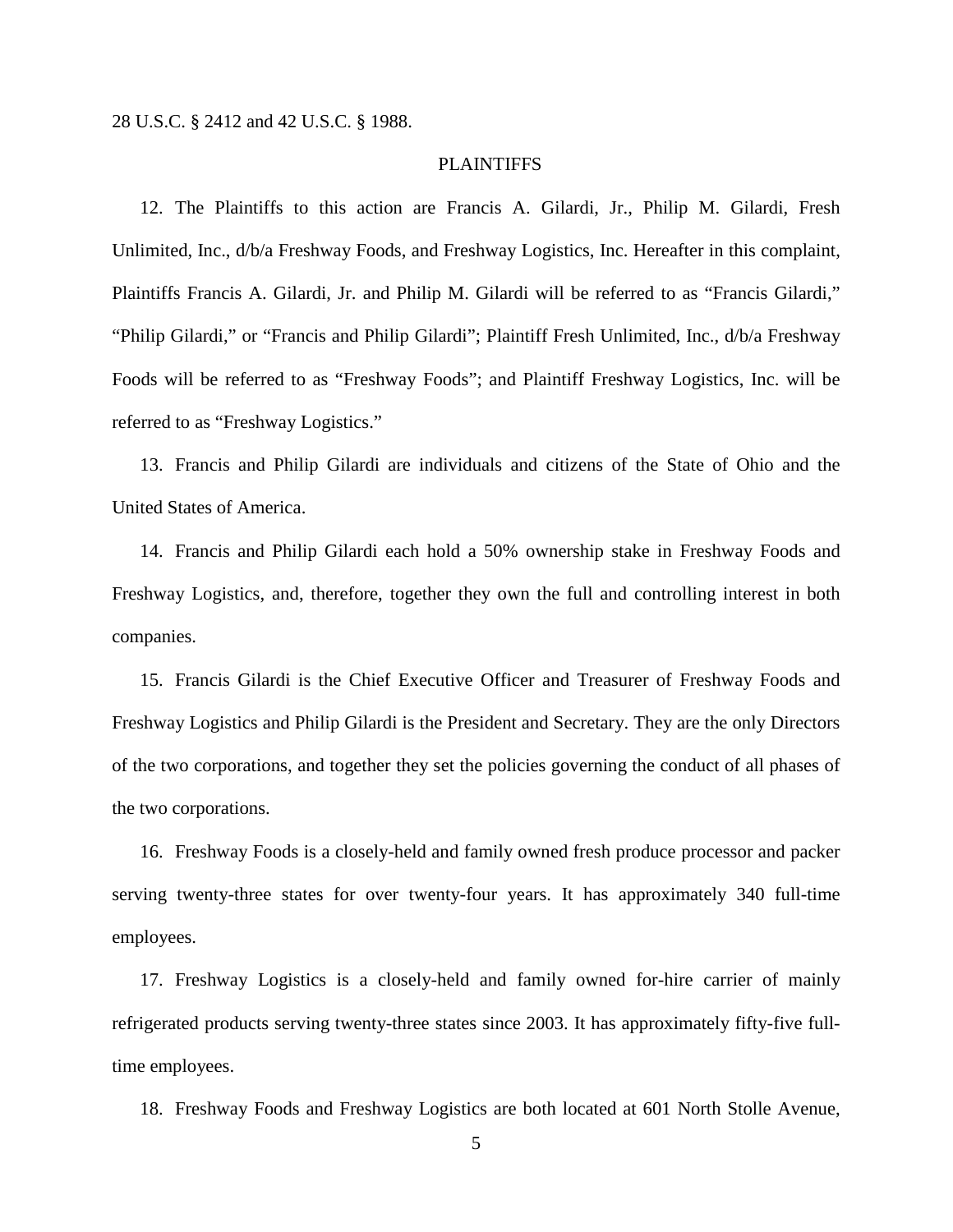Sidney, Ohio, which is in Shelby County. Both entities are Subchapter S corporations and are incorporated under the laws of the State of Ohio.

## DEFENDANTS

19. Defendant United States Department of Health and Human Services (hereafter "HHS") is an agency of the United States and is responsible for the administration and enforcement of the Mandate.

20. Defendant Kathleen Sebelius is Secretary of HHS and is named as a party only in her official capacity.

21. Defendant United States Department of the Treasury is an agency of the United States and is responsible for the administration and enforcement of the Mandate.

22. Defendant Timothy F. Geithner is Secretary of the Treasury and is named as a party only in his official capacity.

23. Defendant United States Department of Labor (hereafter "DOL") is an agency of the United States and is responsible for the administration and enforcement of the Mandate.

24. Defendant Hilda L. Solis is Secretary of DOL and is named as a party only in her official capacity.

## FACTUAL ALLEGATIONS

25. Francis and Philip Gilardi hold to the teachings of the Catholic Church regarding the sanctity of human life from conception to natural death. They sincerely believe that actions intended to terminate an innocent human life by abortion are gravely sinful.

26. Francis and Philip Gilardi also sincerely believe in the Catholic Church's teaching regarding the immorality of artificial means of contraception and sterilization.

27. Francis and Philip Gilardi manage and operate Freshway Foods and Freshway Logistics in a way that reflects the teachings, mission, and values of their Catholic faith, and they desire to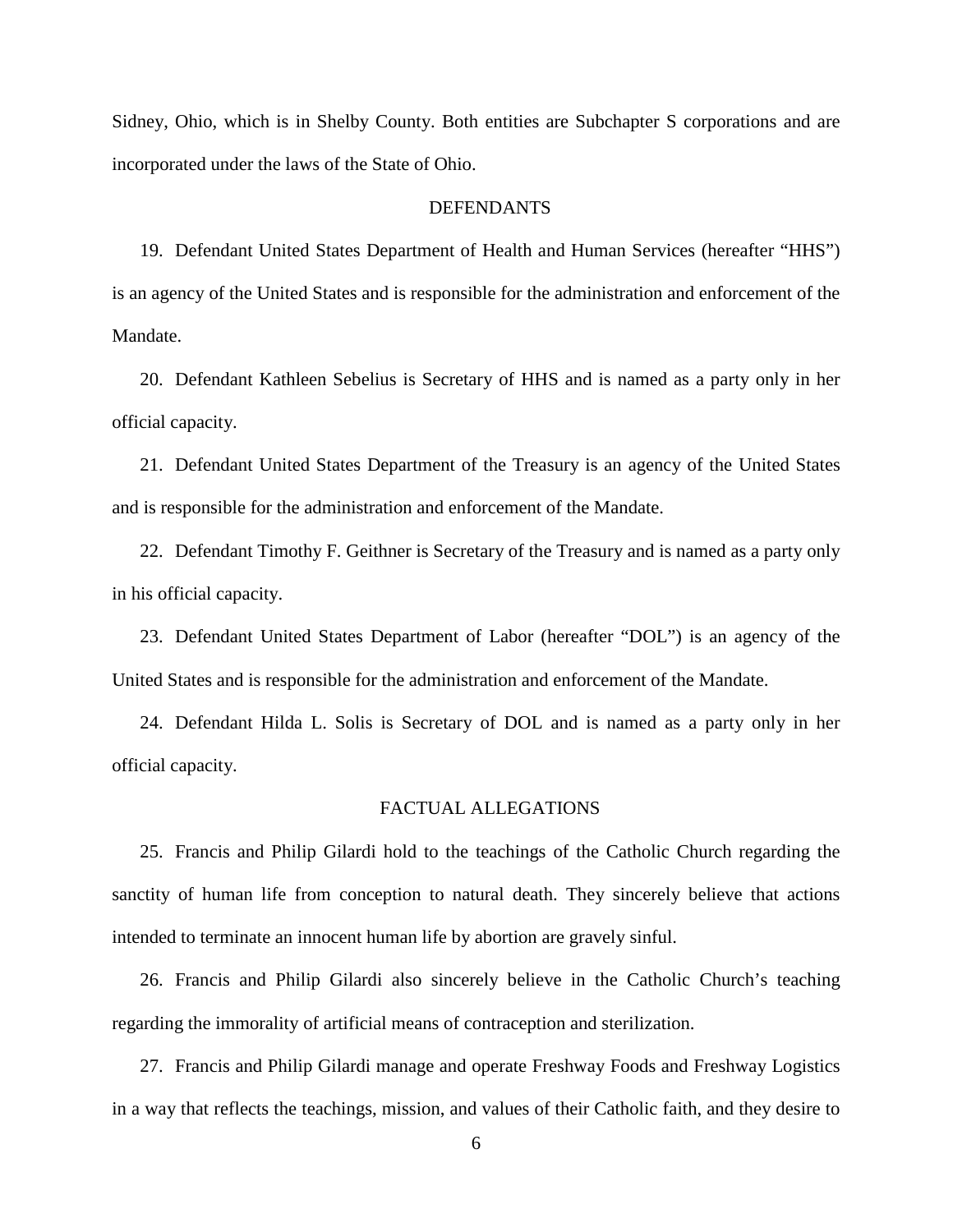continue to do so.

28. Examples of how Plaintiffs further their religious beliefs and moral values include the following:

- a. For approximately the last ten years, Francis and Philip Gilardi have affixed to the back of the trucks they own through a separate company, but which bear the name of Freshway Foods, a sign stating, "It's not a choice, it's a child," as a way to promote their pro-life views to the public;
- b. Francis and Philip Gilardi strongly support financially and otherwise their Catholic parish, schools, and seminary;
- c. In or about 2004, Francis and Philip Gilardi drafted a values statement listing values by which their companies would be run. They listed "Ethics" first since it is their primary business value: "Ethics: Honest, Trustworthy and Responsible to: - Each Other; - Our Customers; - Our Vendors. Non-negotiable - Supersedes everything";
- d. Freshway Foods makes annual monetary and/or in-kind donations, primarily food, to many community non-profit charitable organizations, including Agape, Compassionate Care, the YMCA, Holy Angel's Soup Kitchen, United Way, Habitat for Humanity, American Legion, Bill McMillian's Needy Children, Elizabeth's New Life Center, and local schools;
- e. Freshway Logistics donates a trailer for use by the local Catholic parish for its annual picnic. Freshway Logistics also uses its trucks to deliver the food donated by Freshway Foods to food banks outside the Sidney, Ohio, area;
- f. During the Monthly Associate Appreciation Lunches, Plaintiffs provide alternative foods for their employees to accommodate the types of foods their employees are allowed to eat pursuant to their religious beliefs; and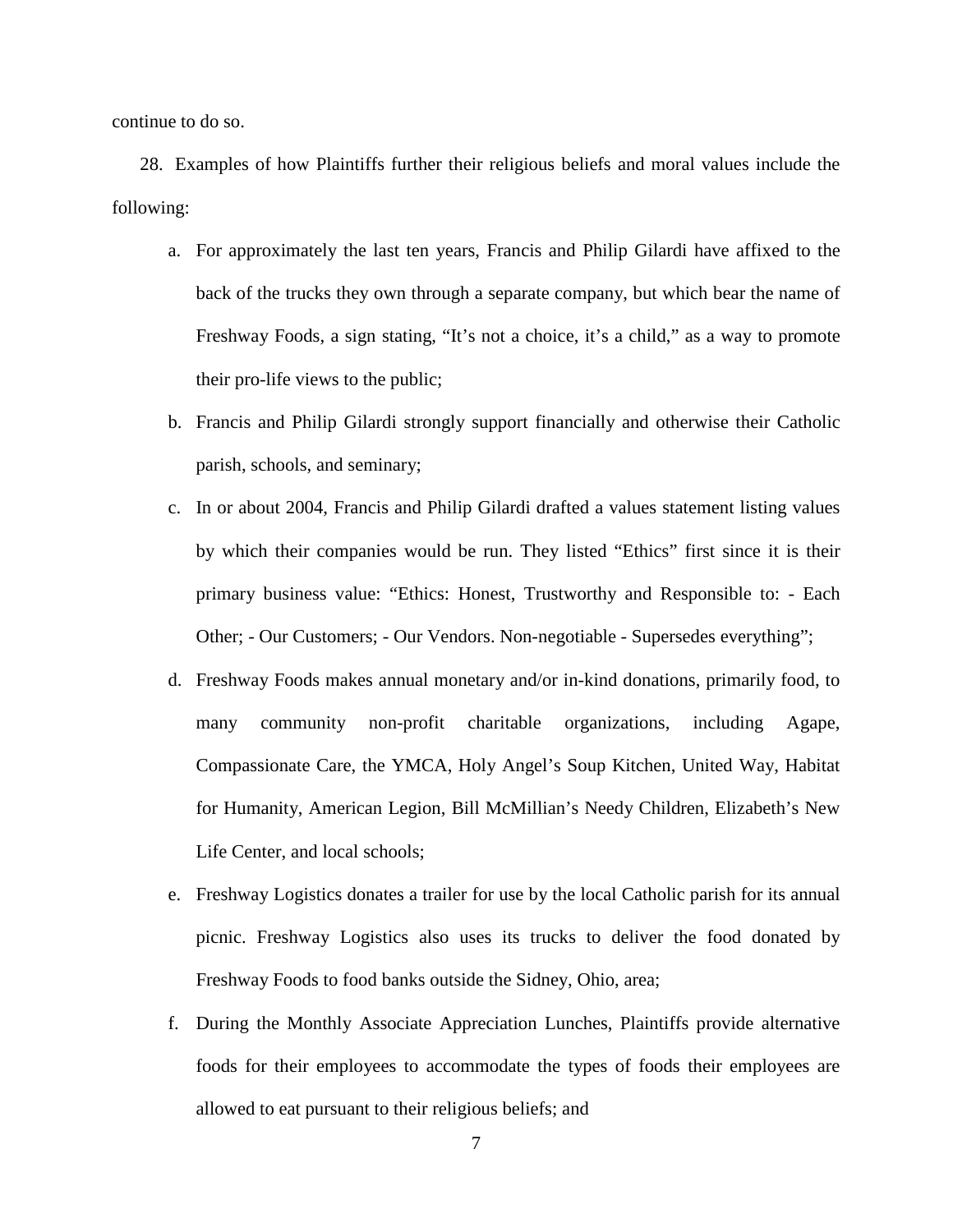g. Plaintiffs provide their Muslim employees with space to pray during breaks and lunches. During Ramadan, Plaintiffs adjust break periods to allow their Muslim employees, pursuant to their religion, to eat after sundown.

29. Moreover, Freshway Foods and Freshway Logistics provide their full-time employees with a self-insured employee health benefits plan that provides employees with health insurance and prescription drug insurance through a third-party administrator and stop loss provider. Employees of the two corporations may choose a basic option or a premier option from the plan. The plan is renewed on April 1.

30. For approximately the last ten years, Plaintiffs have specifically excluded coverage of all contraceptives, abortion, and sterilization, because paying for such services as a part of an employee health benefits plan would violate Plaintiffs' sincerely-held religious beliefs and moral values.

31. Like other non-cash benefits provided to employees, Plaintiffs consider the provision of employee health insurance an integral component of furthering their mission, values, and religious beliefs.

32. Plaintiffs cannot arrange for, pay for, provide, or facilitate employee health plan coverage for contraceptives, sterilization, abortion, or related education and counseling without violating their sincerely-held religious beliefs and moral values.

### APPLICABLE PROVISIONS OF THE MANDATE

33. Under the Mandate being challenged herein and related Affordable Care Act provisions, an employer of fifty or more full-time employees, such as Plaintiffs, must offer, unless exempted, a group health plan to employees that includes coverage for all FDA-approved contraceptive methods, sterilization procedures, and related education and counseling.

34. The Mandate does not apply to employers of fewer than fifty full-time employees unless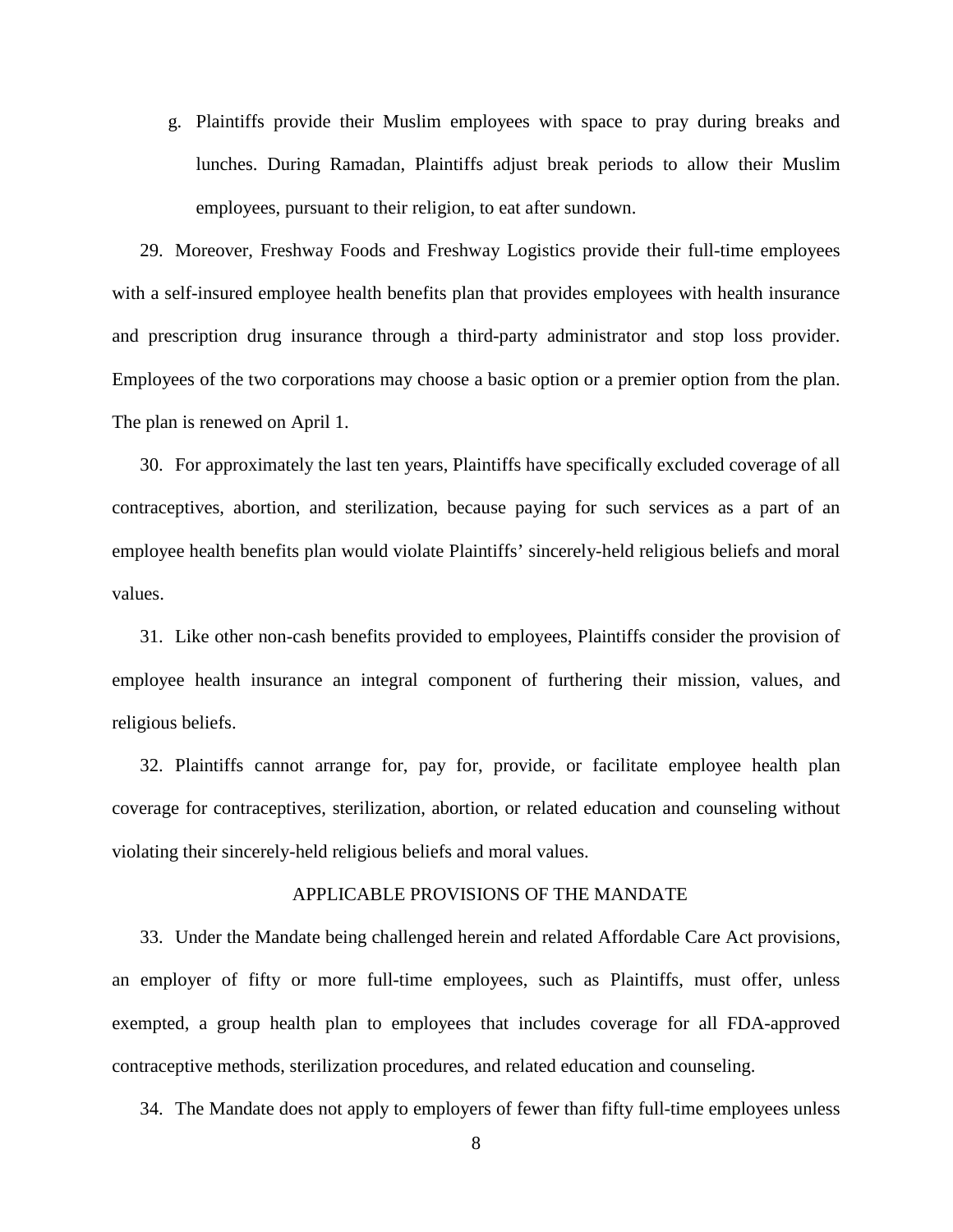those employers choose to offer their employees health insurance.

35. "Grandfathered" health plans are exempted from the Mandate. Such plans were in existence as of the enactment of the Affordable Care Act on or about March 23, 2010, and have not since been materially changed.

36. Plaintiffs' group health plan is not "grandfathered" as it has been materially changed since on or about March 23, 2010, for example, by increasing doctor visit co-pays by \$10 and \$15 for the basic option and the premier option respectively.

37. Permanently exempt from the Mandate are "religious employers," as defined at 45 CFR § 147.130(a)(1)(A) and (B). Temporarily exempted from the Mandate are non-profit employers with religious objections to covering contraceptive services, 77 Fed. Reg. 8725 (Feb. 15, 2012), and employers who satisfy the criteria of the "temporary enforcement safe harbor" do not have to comply with the Mandate until at least August 1, 2013. "Guidance on the Temporary Enforcement Safe Harbor for Certain Employers" (Aug. 15, 2012), http://cciio.cms.gov/resources/files/prev-services-guidance-08152012.pdf. (last visited Jan. 24, 2013).

38. Plaintiffs do not qualify as "religious employers" under 45 C.F.R. § 147.130(a)(1)(A) and (B), nor can they take advantage of the "temporary enforcement safe harbor" because of their for-profit status.

39. Accordingly, the Mandate applies to Plaintiffs as they employ fifty or more full-time employees and are not otherwise exempted from the Mandate.

40. The Mandate went into effect on August 1, 2012, for non-exempt for-profit employers, such as Plaintiffs, and the Mandate applies to the first health insurance plan-year starting after August 1, 2012.

41. Plaintiffs wish to renew health insurance coverage for their full-time employees on April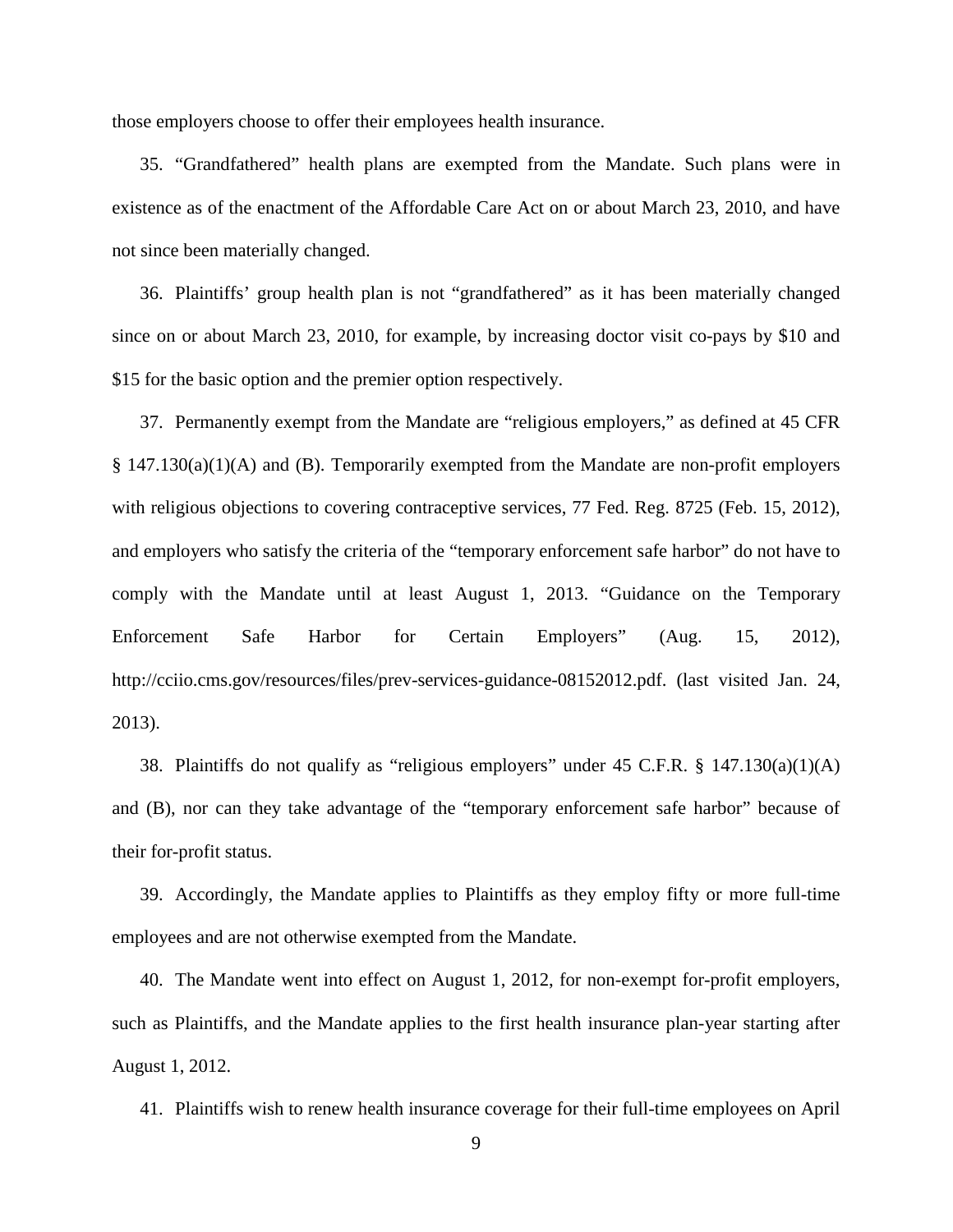1, 2013, while, at the same time, continuing to exclude coverage for all FDA-approved contraceptive methods, including injectable contraceptives, abortion, sterilization procedures, and related patient education and counseling, as they have been doing for the past several years.

42. Under the terms of the Mandate and absent relief from this court, Plaintiffs will be required to violate their religious beliefs and moral values by providing their full-time employees with coverage of goods, services, activities, and practices that Plaintiffs consider sinful and immoral and which are currently excluded from their existing health plan.

43. Failure to comply with the Mandate will subject Plaintiffs to incur significant fines and penalties.

44. Failure to provide health insurance that complies with the Mandate may result in fines and penalties of \$100 per day for each employee not properly covered, 26 U.S.C. § 4980D, as well as potential enforcement lawsuits, 26 U.S.C. §§ 1132, 1185d.

45. Should Francis Gilardi, Philip Gilardi, and Freshway Foods, pursuant to their sincerelyheld religious beliefs and moral values, not provide health insurance that complies with the Mandate for their approximately 340 full-time employees, they would be subjected to daily fines and penalties of about \$34,000, totaling over \$12.4 million annually.

46. Should Francis Gilardi, Philip Gilardi, and Freshway Logistics, pursuant to their sincerely-held religious beliefs and moral values, not provide health insurance that complies with the Mandate for their approximately fifty-five full-time employees, they would be subjected to daily fines and penalties of about \$5,500, totaling over \$2 million annually.

47. Non-exempt employers with fifty or more full-time employees that fail to provide any employee health insurance plan are subjected to annual fines and penalties of \$2,000 for each full-time employee, not counting thirty of them. 26 U.S.C. § 4980H.

48. The Mandate pressures Plaintiffs into choosing between complying with the Mandate's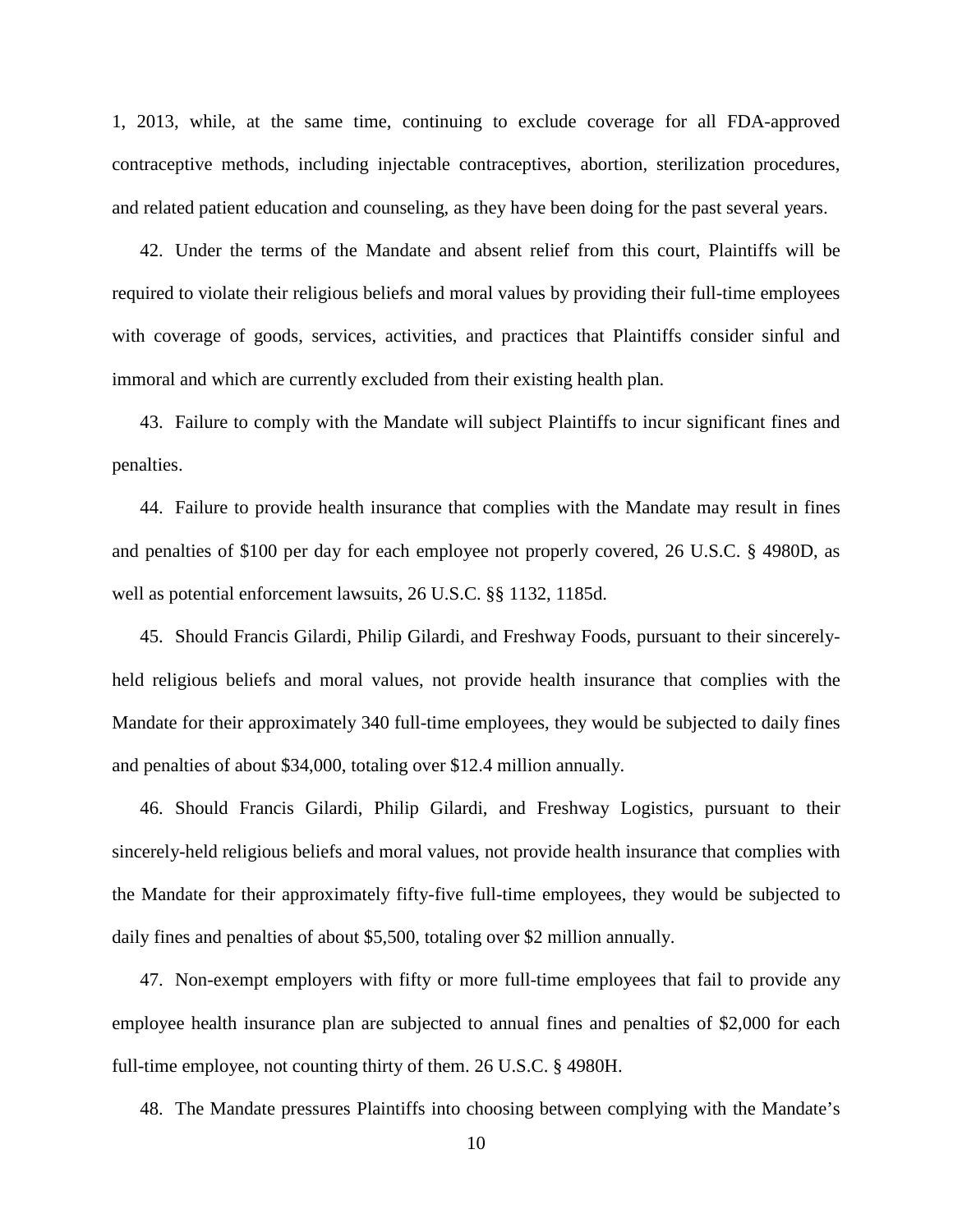requirements in violation of their religious beliefs and moral values or paying ruinous fines and penalties that would have a crippling impact on their ability to survive economically. The Mandate, therefore, imposes a substantial burden on Plaintiffs' religious exercise.

49. Any alleged interest Defendants have in providing free FDA-approved contraceptives, abortifacients, sterilization procedures, and related education and counseling services, without cost sharing, is not compelling as applied to Plaintiffs. In addition, any such interest can be advanced by Defendants through other more narrowly tailored means that would not require Plaintiffs to pay for and otherwise support coverage of such items through their employee health care plan in violation of their religious beliefs and moral values.

50. Plaintiffs lack an adequate or available administrative remedy.

51. Plaintiffs lack an adequate remedy at law.

# CAUSES OF ACTION

#### COUNT I

## Violation of the Religious Freedom Restoration Act

52. Plaintiffs repeat and re-allege the allegations in paragraphs 1 through 51 above and incorporate those allegations herein by reference.

53. Plaintiffs' sincerely held religious beliefs prevent them from arranging for, paying for, providing, or facilitating coverage for contraceptive methods, sterilization procedures, abortion, and patient education and counseling related to such procedures.

54. The Mandate, by requiring Plaintiffs to provide such coverage, imposes a substantial burden on Plaintiffs' free exercise of religion by coercing Plaintiffs to choose between continuing to conduct their businesses in accordance with their religious beliefs and moral values or paying substantial annual fines and penalties to the government.

55. The Mandate furthers no compelling governmental interest, nor is it necessary to prevent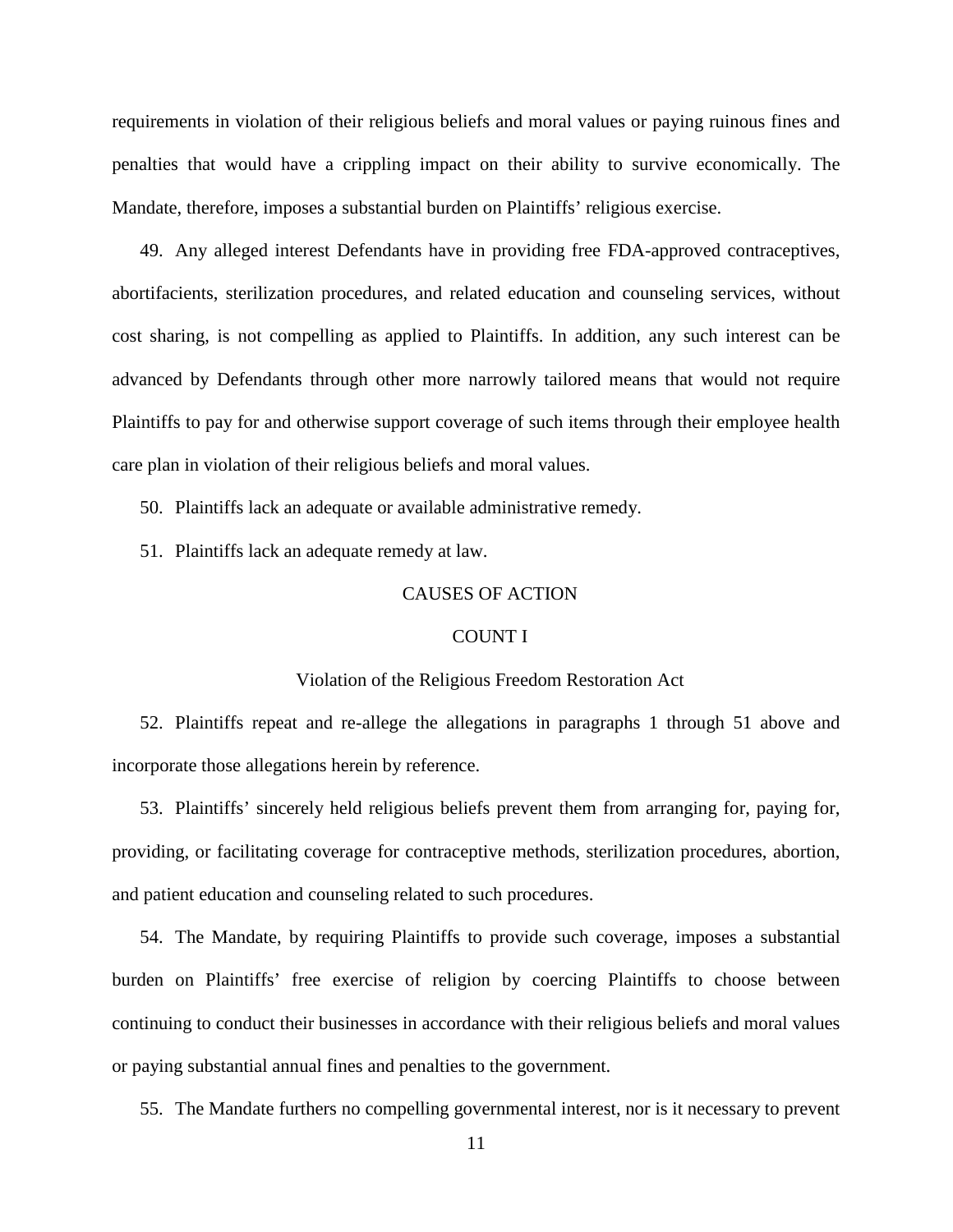any concrete harm to such an interest.

56. The Mandate is not narrowly tailored to furthering any compelling interest.

57. The Mandate is not the least restrictive means of furthering Defendants' stated interests.

58. The Mandate and Defendants' threatened enforcement of the Mandate violates rights secured to Plaintiffs by the Religious Freedom Restoration Act, 42 U.S.C. § 2000bb, *et seq.*

59. Absent injunctive and declaratory relief against the Mandate, Plaintiffs will suffer irreparable harm, and they request the relief set forth below in their prayer for relief.

## COUNT II

### Violation of the First Amendment's Free Exercise Clause

60. Plaintiffs repeat and re-allege the allegations in paragraphs 1 through 51 above and incorporate those allegations herein by reference.

61. Plaintiffs' sincerely held religious beliefs prevent them from arranging for, paying for, providing, or facilitating coverage for contraceptive methods, sterilization procedures, abortion, and patient education and counseling related to such procedures.

62. The Mandate, by requiring Plaintiffs to provide such coverage imposes a substantial burden on Plaintiffs' free exercise of religion by coercing Plaintiffs to choose between continuing to conduct their businesses in accordance with their religious beliefs and moral values or paying substantial annual fines and penalties to the government.

63. The Mandate is neither neutral nor generally applicable.

64. The Mandate furthers no compelling governmental interest, nor is it necessary to prevent any concrete harm to such an interest.

65. The Mandate is not narrowly tailored to furthering any compelling interest.

66. The Mandate is not the least restrictive means of furthering the Defendants' stated interests.

12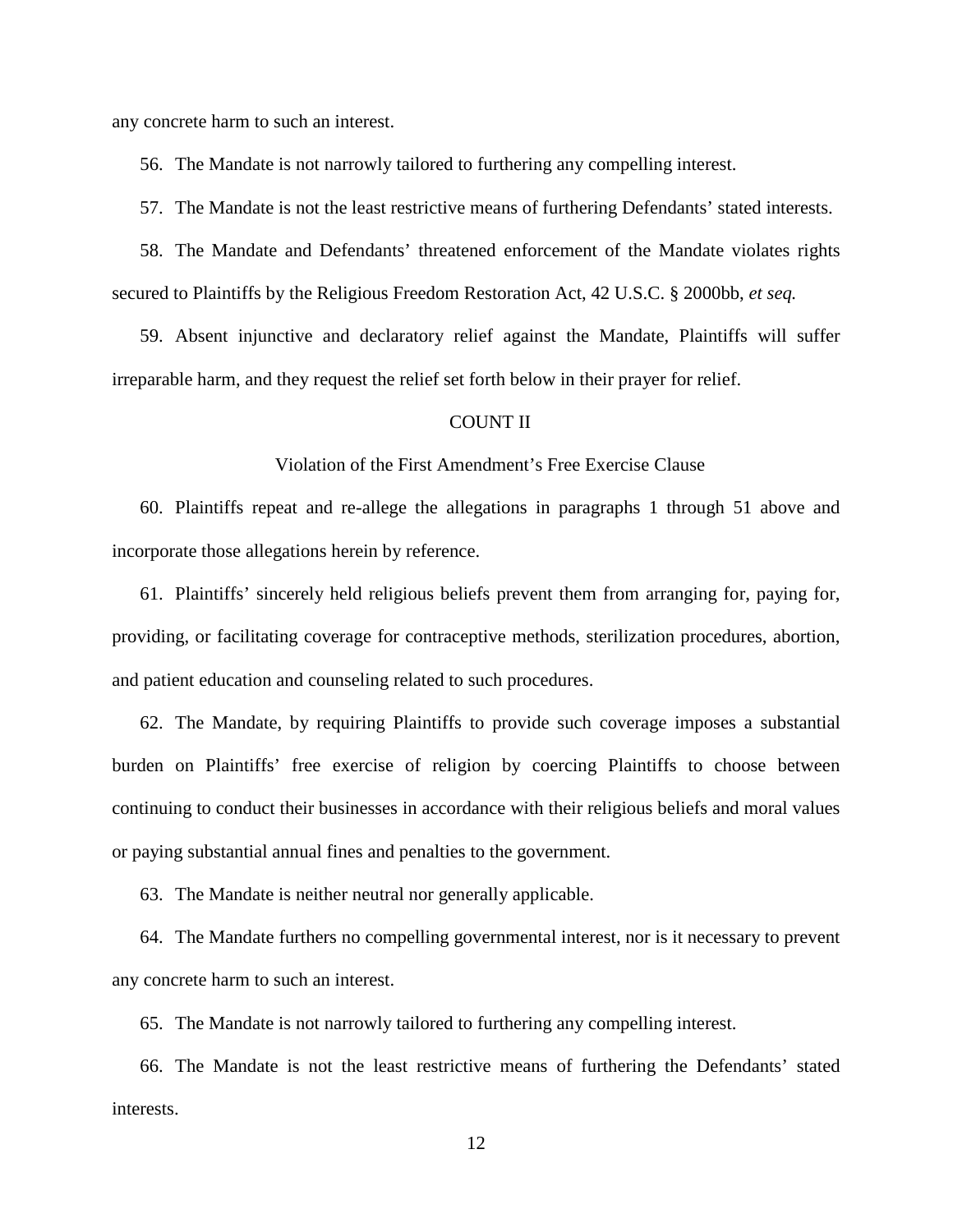67. The Mandate and Defendants' threatened enforcement of the Mandate violates Plaintiffs' rights to the free exercise of religion as guaranteed by the First Amendment to the United States Constitution.

68. Absent injunctive and declaratory relief against the Mandate, Plaintiffs will suffer irreparable harm, and they request the relief set forth below in their prayer for relief.

### COUNT III

Violation of the First Amendment's Free Speech Clause

69. Plaintiffs repeat and re-allege the allegations in paragraphs 1 through 51 above and incorporate those allegations herein by reference.

70. The First Amendment protects organizations as well as individuals from being compelled to speak and, in many circumstances, from being compelled to subsidize the speech of others.

71. Expenditures of money are a form of protected speech.

72. The Mandate compels Plaintiffs to arrange for, pay for, provide, and facilitate coverage for education and counseling related to contraception, sterilization, and abortion, which is speech to which Plaintiffs' morally object.

73. Plaintiffs believe that the aforementioned services, activities, and practices covered by the Mandate are contrary to their sincerely-held religious beliefs.

74. The Mandate compels Plaintiffs to subsidize goods, services, activities, practices, and speech that Plaintiffs believe to be immoral and, thereby, violates Plaintiffs' right to be free from uttering, subsidizing, or supporting compelled speech with which Plaintiffs disagree on religious and moral grounds.

75. The Mandate and Defendants' threatened enforcement of the Mandate violates Plaintiffs' free speech rights as guaranteed by the First Amendment to the United States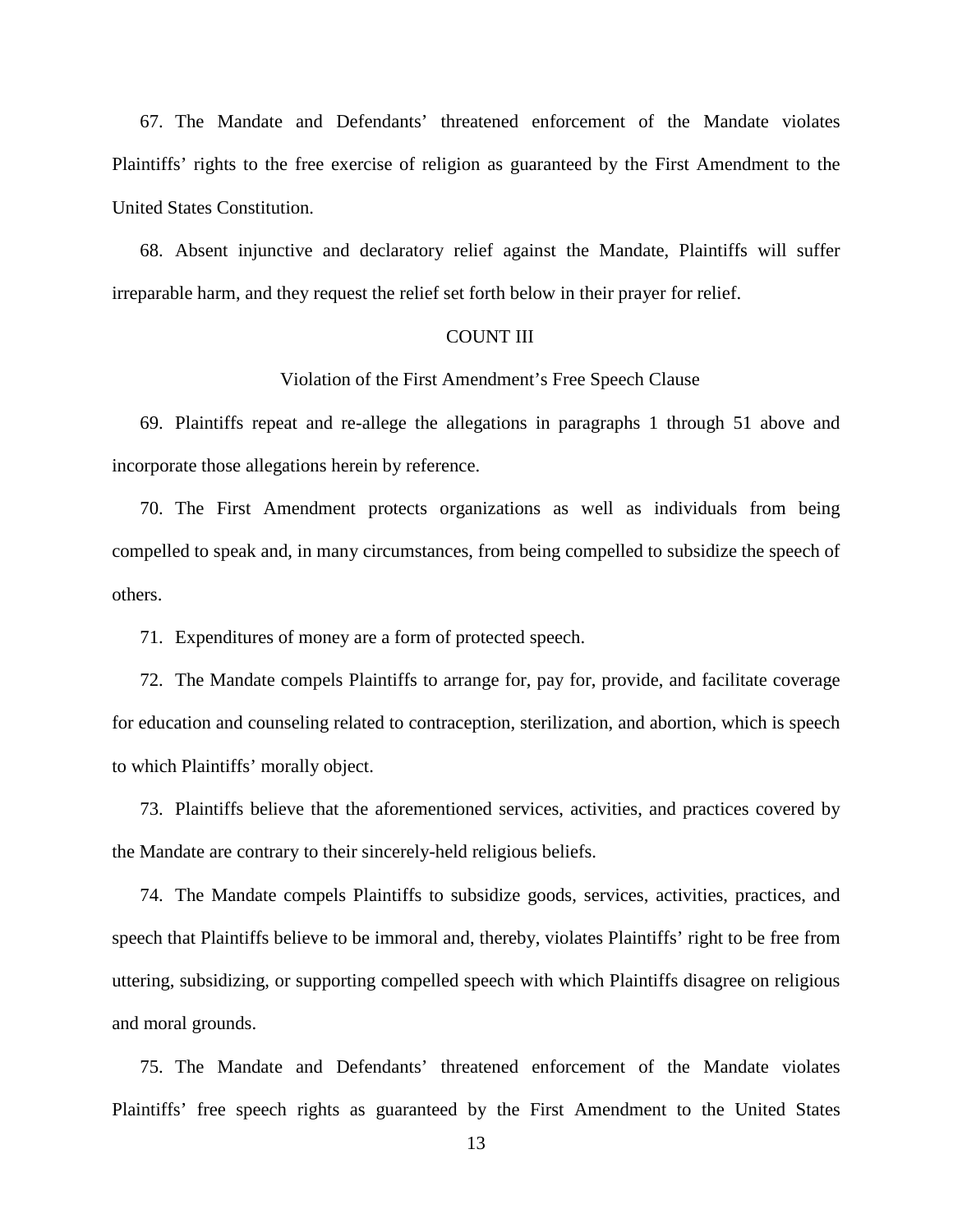Constitution.

76. Absent injunctive and declaratory relief against the Mandate, Plaintiffs will suffer irreparable harm, and they request the relief set forth below in their prayer for relief.

### COUNT IV

# Violation of the Administrative Procedure Act

77. Plaintiffs repeat and re-allege the allegations in paragraphs 1 through 51 above and incorporate those allegations herein by reference.

78. The Affordable Care Act expressly delegates to the Health Resources and Services Administration, which is an agency that is part of Defendant United States Department of Health and Human Services, the authority to establish "preventive care" guidelines that a group health plan and health insurance issuer must abide by.

79. Given this express delegation, Defendants were obliged to engage in formal notice and comment rulemaking as prescribed by law before Defendants issued the guidelines that group health plans and insurers must abide by.

80. Proposed regulations were required to be published in the Federal Register and interested persons were required to be given a chance to take part in the rulemaking through the submission of written data, views, or arguments.

81. Defendants promulgated the "preventive care" guidelines without engaging in the formal notice and comment rulemaking as prescribed by law. Defendants delegated the responsibilities for issuing "preventive care" guidelines to a non-governmental entity, the Institute of Medicine, which did not permit or provide for broad public comment otherwise required by the Administrative Procedure Act.

82. Defendants also failed to engage in the required notice and comment rulemaking when Defendants issued the interim final rules and the final rule that incorporates the "preventive care"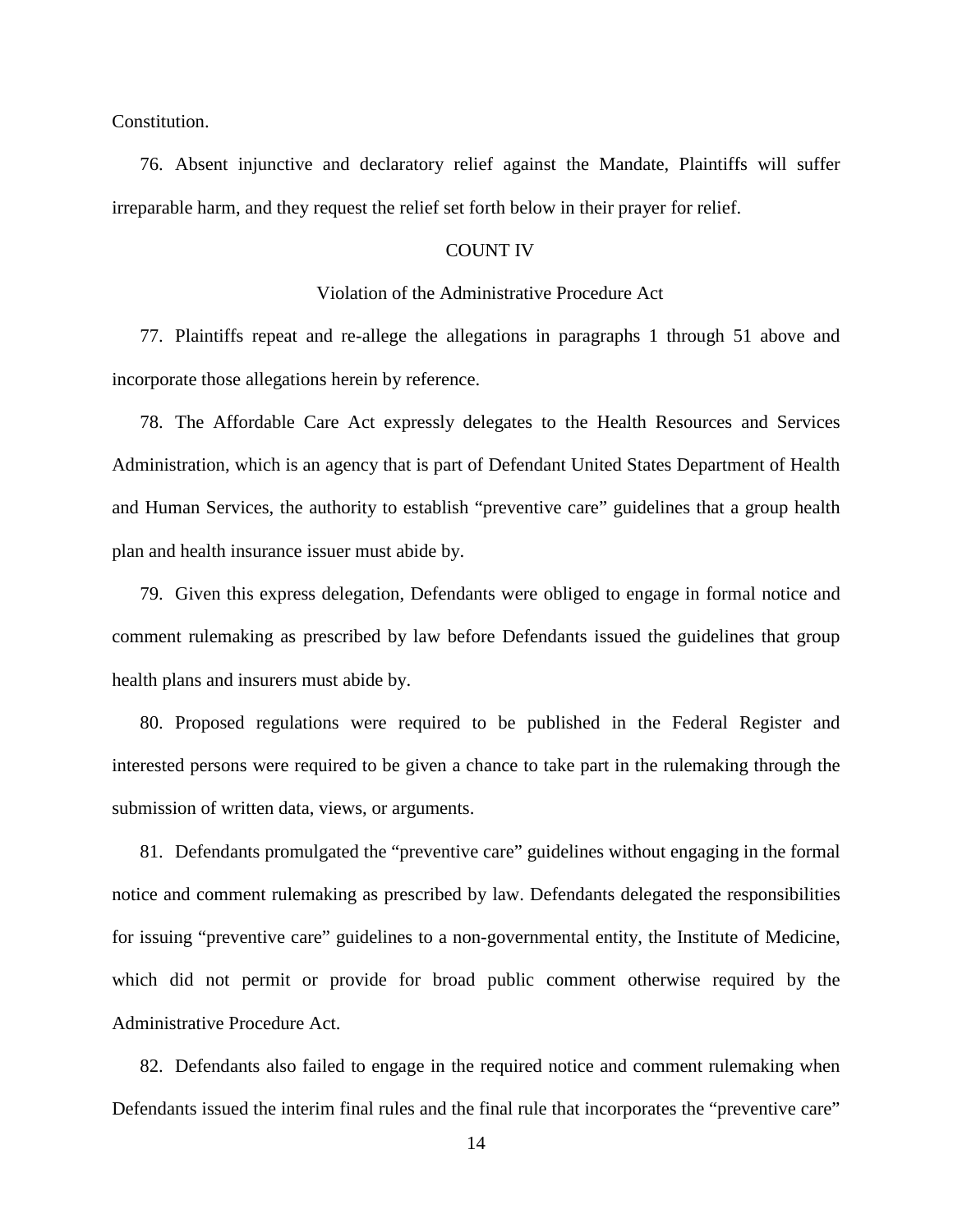guidelines.

83. The Mandate violates Section 1303(b)(1)(A) of the Affordable Care Act, which provides that "nothing in this title" "shall be construed to require a qualified health plan to provide coverage of [abortion] services . . . as part of its essential health benefits for any plan year." 42 U.S.C. § 18023(b)(1)(A)(i) (codification of Section 1303 of the Affordable Care Act).

84. The Mandate violates the Religious Freedom Restoration Act as set forth in this complaint.

85. The Mandate violates the First Amendment to the United States Constitution as set forth in this complaint.

86. Defendants, in promulgating the Mandate, failed to consider the constitutional and statutory implications of the Mandate on for-profit employers such as Plaintiffs.

87. The Mandate and Defendants' actions are arbitrary and capricious, not in accordance with law or required procedure, and contrary to constitutional right, in violation of the Administrative Procedure Act, 5 U.S.C. § 706(2).

88. Absent injunctive and declaratory relief against the Mandate, Plaintiffs will suffer irreparable harm, and they request the relief set forth below in their prayer for relief.

## PRAYER FOR RELIEF

89. Plaintiffs repeat and re-allege all allegations made above and incorporate those allegations herein by reference, and Plaintiffs request that this court grant them the following relief and enter final judgment against Defendants and in favor of Plaintiffs:

A. Enter a declaratory judgment that the Mandate and Defendants' enforcement of the Mandate against Plaintiffs violates the Religious Freedom Restoration Act;

B. Enter a declaratory judgment that the Mandate and Defendants' enforcement of the Mandate against Plaintiffs violates the Free Exercise Clause of the First Amendment to the